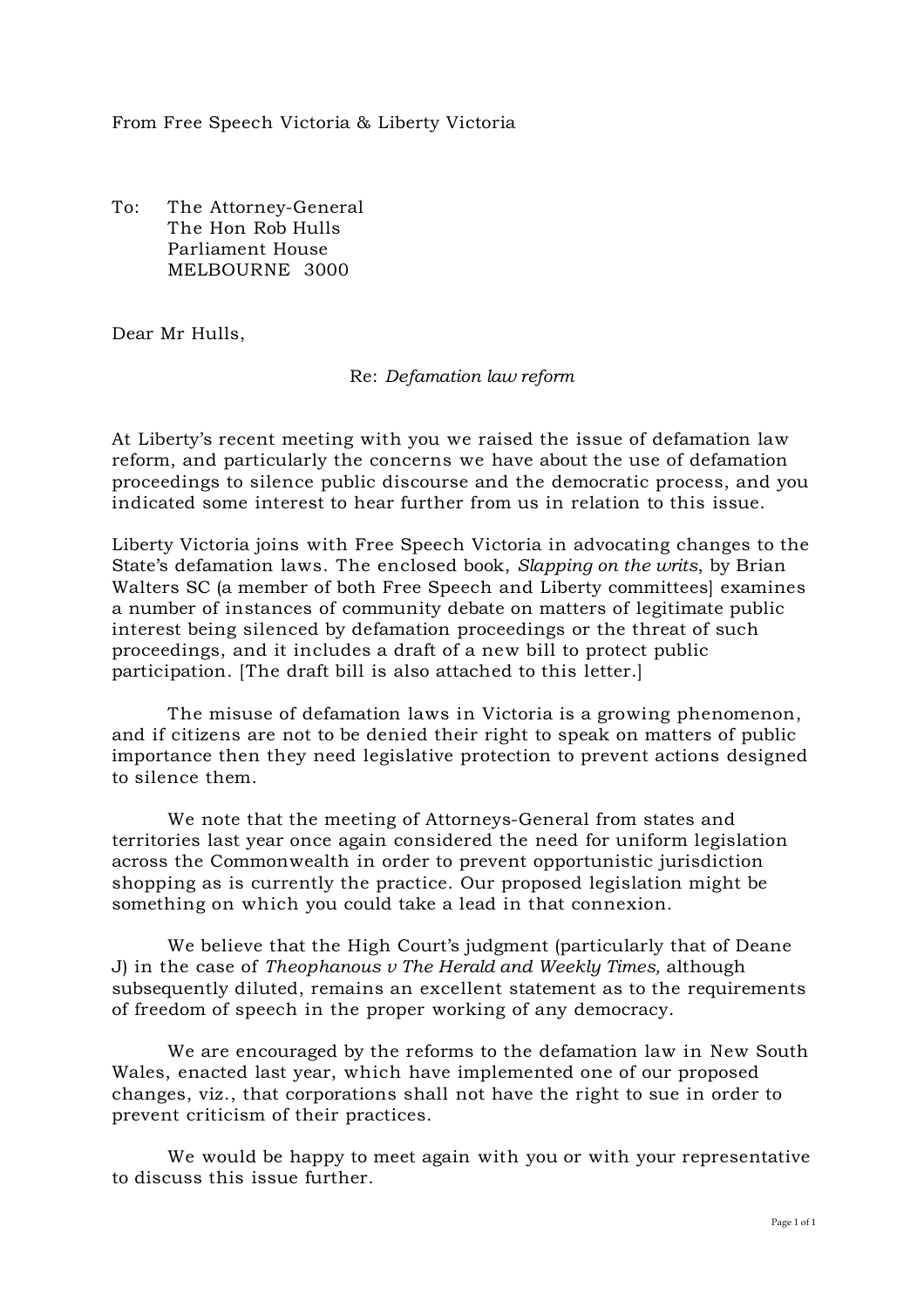# **PROTECTION OF PUBLIC PARTICIPATION BILL**

#### **Purposes of this Act**

**1** The purposes of this Act are to

(a) encourage public participation, and dissuade persons from bringing or maintaining proceedings or claims for an improper purpose, by providing

(i) an opportunity, at or before the trial of a proceeding, for a defendant to allege that, and for the court to consider whether, the proceeding or a claim within the proceeding is brought or maintained for an improper purpose,

(ii) a means by which a proceeding or claim that is brought or maintained for an improper purpose can be summarily dismissed,

(iii) a means by which persons who are subjected to a proceeding or a claim that is brought or maintained for an improper purpose may obtain reimbursement for all reasonable costs and expenses that they incur as a result,

(iv) a means by which punitive or exemplary damages may be imposed in respect of a proceeding or claim that is brought or maintained for an improper purpose, and

(v) protection from liability for defamation if the defamatory communication or conduct constitutes public participation; and

(b) preserve the right of access to the courts for all proceedings and claims that are not brought or maintained for an improper purpose;

(c) to make the law of Victoria conform more nearly to the International Covenant on Civil and Political Rights, and in particular Article 19 thereof, by better protecting the right to freedom of expression.

## **Definitions**

**2** (1) In this Act:

**"claim"** means any claim for relief within a proceeding;

**"defendant"** means a person against whom a proceeding is brought or maintained;

**"government body"** means any level of government, and includes

(a) any body funded by government;

(b) any body appointed or established by, or from which advice is requested by, the State government, and any equivalent body of any other level of government, and

(c) any local government body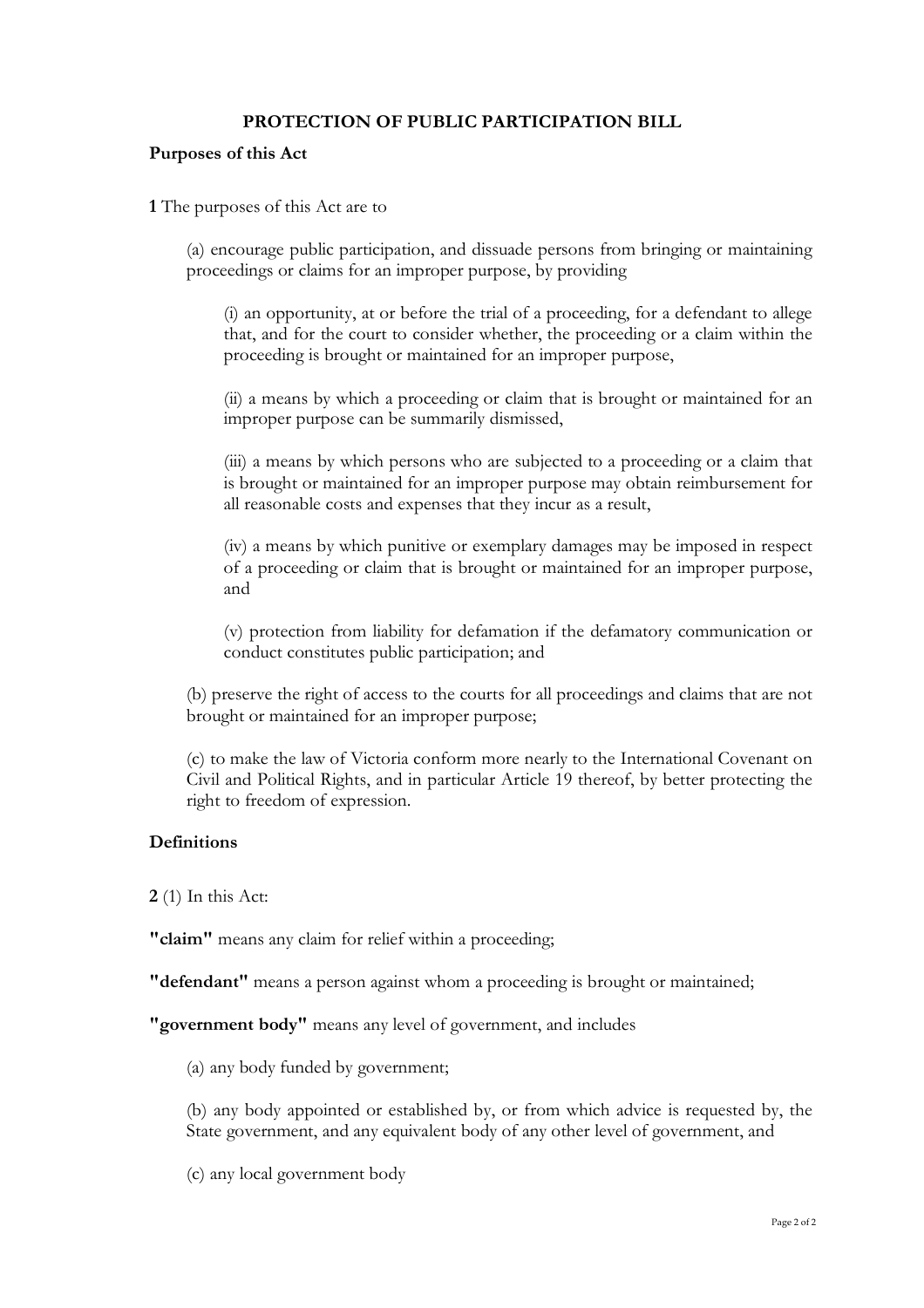**"improper purpose"** has the meaning set out in subsection (2);

**"level of government"** includes

- (a) the Commonwealth government,
- (b) the State government,
- (c) the government of any other State of Australia, and
- (d) the government of any municipality;

**"plaintiff"** means a person who initiates or maintains a proceeding against a defendant;

**"proceeding"** means any action, suit, matter, cause, counterclaim, appeal or originating application that is brought in any court, but does not include a prosecution for an offence or a crime;

**"public participation"** means communication or conduct aimed at influencing public opinion, or promoting or furthering lawful action by the public or by any government body, in relation to an issue of public interest, but does not include communication or conduct

(a) in respect of which an information has been laid or an indictment has been preferred in a prosecution conducted by the Director of Public Prosecutions,

- (b) that constitutes a breach of any enactment,
- (c) that contravenes any order of any court,

(d) that intentionally or recklessly causes damage to or destruction of real property or personal property,

- (e) that intentionally or recklessly causes physical injury,
- (f) that constitutes trespass to real or personal property,
- (g) by way of advertising for commercial goods or services; or

(g) that is otherwise considered by a court to be unlawful or an unwarranted interference by the defendant with the rights or property of a person;

**"reasonable costs and expenses",** in relation to a proceeding or claim, means costs and expenses that

- (a) have been agreed on between the plaintiff and the defendant, or
- (b) if no agreement has been reached, consist of the following:

Page 3 of 3 (i) the amount of legal fees and disbursements that are determined by a court to be payable to a defendant for all matters related to the proceeding or claim, as the case may be, including all of the reasonable costs and expenses incurred by the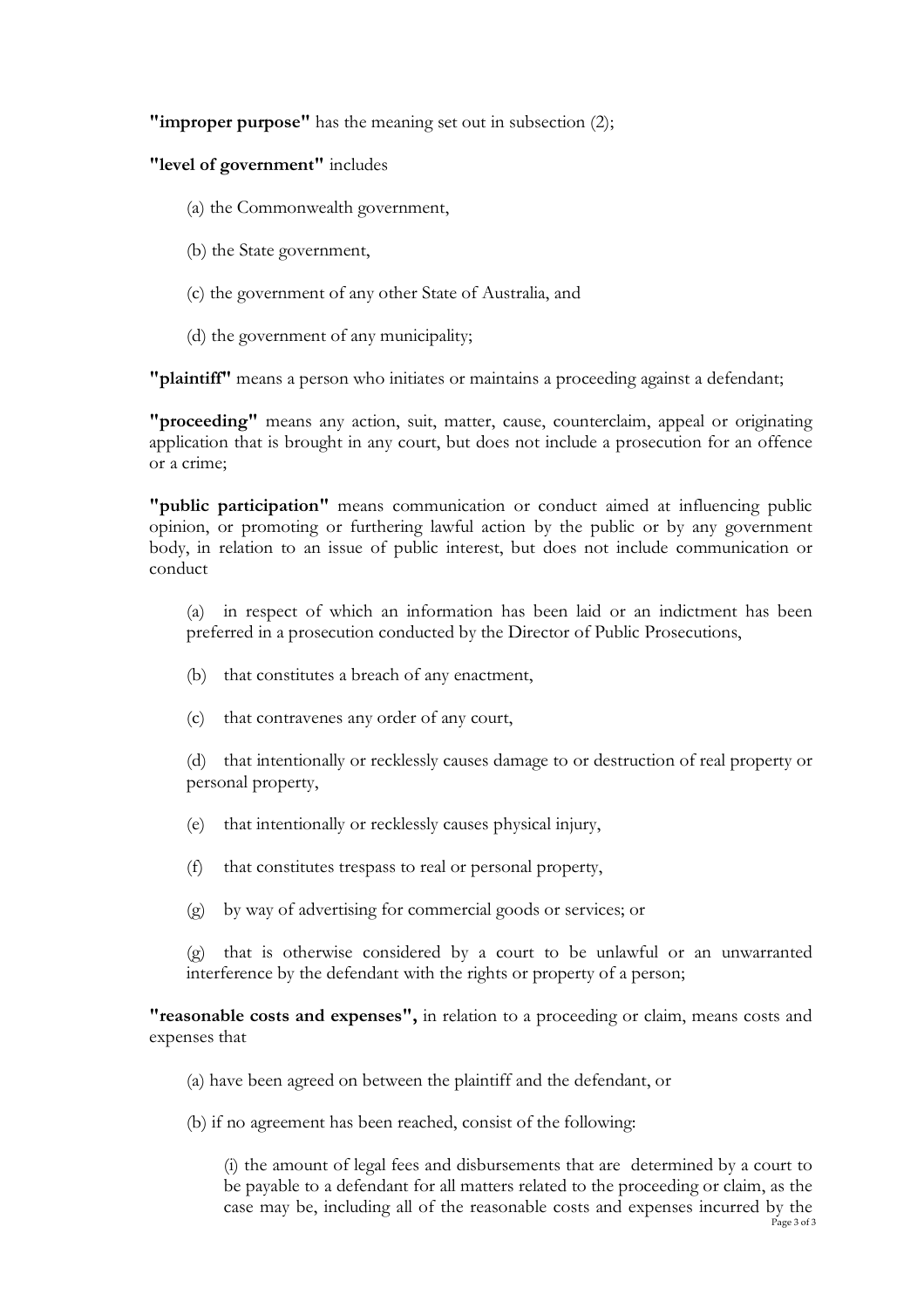defendant in pursuing rights or remedies available under or contemplated by this Act in relation to the proceeding or claim*;*

(ii) any other costs and expenses that the court considers to be reasonably incurred by the defendant in relation to the proceeding or claim.

(2) A proceeding or claim is brought or maintained for an improper purpose if

(a) the plaintiff could have no reasonable expectation that the proceeding or claim will succeed at trial, and

(b) a principal purpose for bringing the proceeding or claim is

(i) to dissuade the defendant from engaging in public participation,

(ii) to dissuade other persons from engaging in public participation,

(iii) to divert the defendant's resources from public participation to the proceeding, or

(iv) to penalize the defendant for engaging in public participation.

## **Part I - DEFAMATION**

### **Defamation**

**3** Public participation constitutes an occasion of qualified privilege and, for that purpose, the communication or conduct that constitutes the public participation is deemed to be of interest to all persons who, directly or indirectly,

- (a) receive the communication, or
- (b) witness the conduct.

**4** (1) No corporation shall be entitled to sue for any cause of action in defamation, and no person shall be entitled to sue for any cause of action in defamation in reliance on any imputation arising from any statement made about a corporation.

(2) Subsection (1) does not limit any law relating to the protection of competition

**5** No politician, public servant or public official shall be entitled to sue for any cause of action in defamation arising from statements relating to his or her conduct in office or, in the absence of malice, which the plaintiff must prove, fitness for office.

**6** (1) In the absence of malice, which the plaintiff must prove, no general damages shall be awarded for defamation.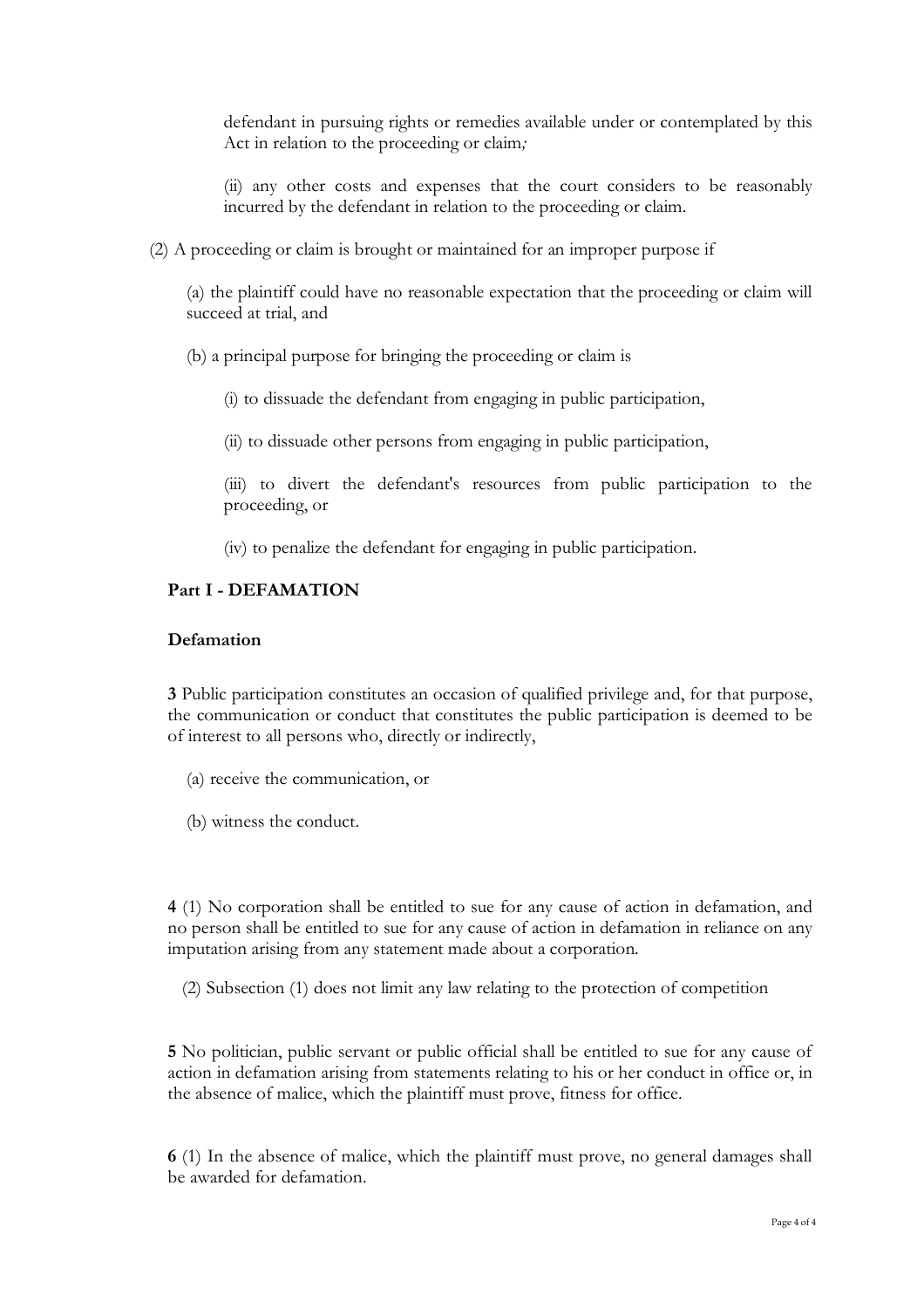(2) Where a plaintiff succeeds in an action for defamation, the court may make any of the following orders:

(a) a declaration that the statement complained of was defamatory and/or untrue,

(b) a declaration as to the true position as found by the Court;

(c) an order requiring the defendant to make a retraction;

(d) an order requiring the defendant to make a correction;

(e) an order compelling the defendant to publish a retraction, correction or any other statement in such form, in such place, and on such terms as the Court may consider just in all the circumstances;

(f) an order compensating the plaintiff for any special damages incurred by reason of the defamation.

#### **Part II - PROTECTION OF PUBLIC PARTICIPATION**

#### **Application for summary dismissal**

**7** (1) If a defendant against whom a proceeding is brought or maintained considers that the whole of the proceeding or any claim within the proceeding has been brought or is being maintained for an improper purpose, the defendant may, subject to subsection (2), bring an application for one or more of the following orders:

- (a) to dismiss the proceeding or claim, as the case may be;
- (b) for reasonable costs and expenses;
- (c) for punitive or exemplary damages against the plaintiff.

(2) An application under subsection (1) shall be brought within 60 days of the service of the writ or other process on the defendant, and shall be dealt with by a court as soon as reasonably practicable.

(3) All further applications, procedures or other steps in the proceeding are, unless the court otherwise orders, suspended until the application has been heard and decided.

(4) Nothing in subsection (3) prevents the court from granting an injunction pending a determination of the rights under this Act of the parties to a proceeding.

### **Orders available to defendant**

**8** (1) On an application brought by a defendant under subsection 7 (1), the defendant may obtain an order under subsection (2) of this section if the defendant satisfies the court, on the balance of probabilities, that, when viewed on an objective basis,

(a) the communication or conduct in respect of which the proceeding or claim was brought constitutes public participation, and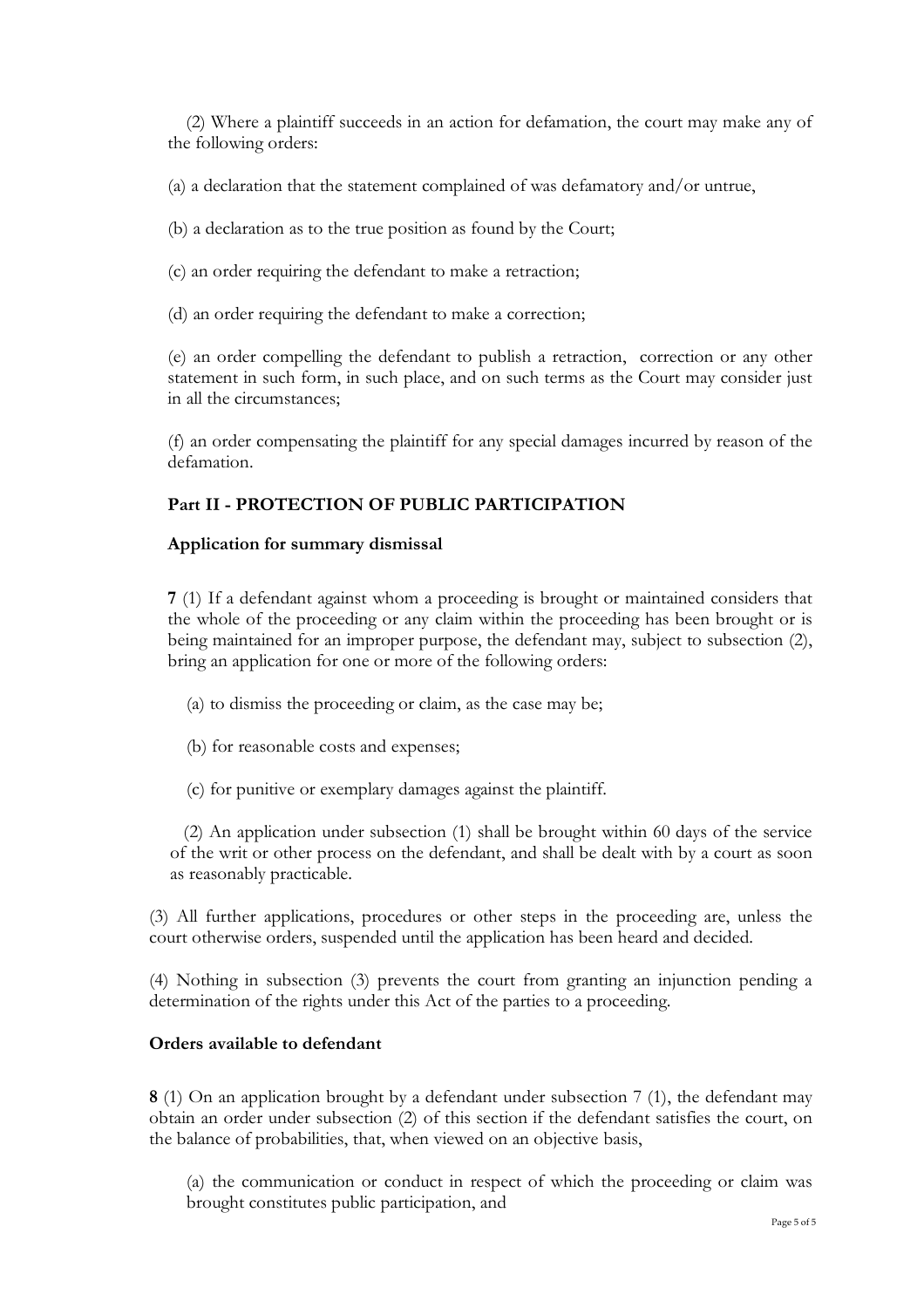(b) a principal purpose for which the proceeding or claim was brought or maintained is an improper purpose.

(2) If, on an application brought by a defendant under subsection 7 (1), the defendant satisfies the court under subsection (1) of this section in relation to the proceeding or in relation to a claim within the proceeding,

(a) the defendant may obtain one or both of the following orders:

(i) an order dismissing the proceeding or claim, as the case may be;

(ii) an order that the plaintiff pay all of the reasonable costs and expenses incurred by the defendant in relation to the proceeding or claim, as the case may be, including all of the reasonable costs and expenses incurred by the defendant in pursuing rights or remedies available under or contemplated by this Act in relation to the proceeding or claim, and

(b) the court may, in addition to the orders referred to in paragraph (a), on its own motion or on the application of the defendant, award punitive or exemplary damages against the plaintiff.

(3) If, on an application brought by a defendant under subsection 7 (1), the defendant is unable to satisfy the court under subsection (1) of this section, the defendant may obtain an order under subsection (4) if the defendant satisfies the court that there is a realistic possibility that, when viewed on an objective basis,

(a) the communication or conduct in respect of which the proceeding or claim was brought constitutes public participation, and

(b) a principal purpose for which the proceeding or claim was brought or maintained is an improper purpose.

(4) If, on an application brought by a defendant under subsection 7 (1), the defendant satisfies the court as required in subsection (3) of this section in relation to the proceeding or a claim within the proceeding, the court may make the following orders:

(a) an order, on the terms and conditions that the court considers appropriate, that the plaintiff provide as security an amount that, in the court's opinion, will be sufficient to provide payment to the defendant of the full amounts of the reasonable costs and expenses and punitive or exemplary damages to which the defendant may become entitled under this Act;

(b) an order that any settlement, discontinuance or abandonment of the proceeding be effected with the approval of the court and on the terms the court considers appropriate.

(5) On an application for the settlement, discontinuance or abandonment of a proceeding or claim in respect of which an order was made under subsection (4) (b), the court may, despite any agreement to the contrary between the defendant and the plaintiff, order the plaintiff to pay all of the reasonable costs and expenses incurred by the defendant in relation to the proceeding or claim, as the case may be, including all of the reasonable costs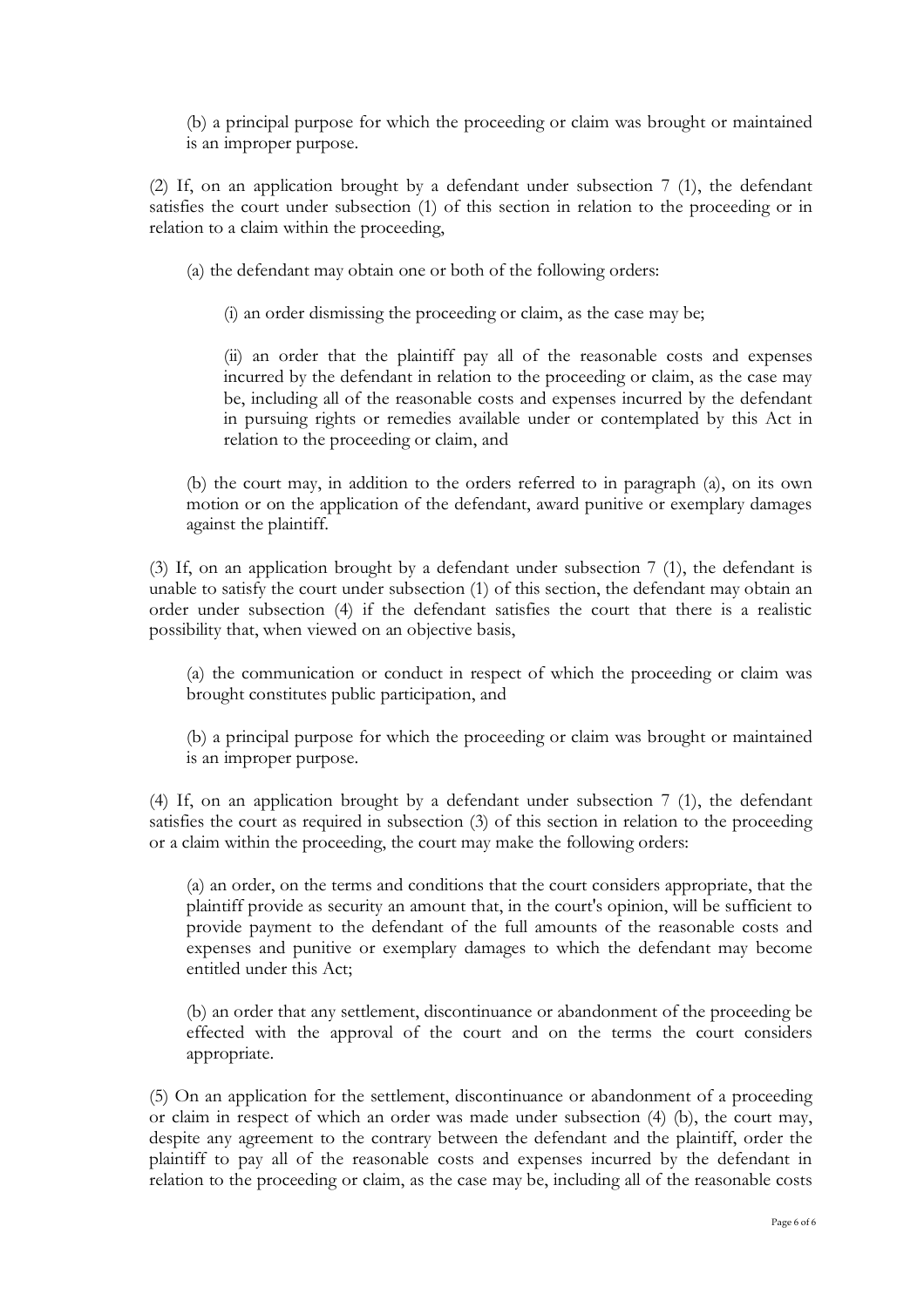and expenses incurred by the defendant in pursuing rights or remedies available under or contemplated by this Act in relation to the proceeding or claim.

(6) If, in a proceeding in which the defendant has obtained an order under subsection (4), the defendant makes an application to dismiss the proceeding for want of prosecution, the defendant may obtain an order under subsection (7) of this section if

(a) the proceeding is dismissed for want of prosecution, and

(b) the plaintiff is unable to satisfy the court on the application that, when viewed on an objective basis,

(i) the communication or conduct in respect of which the proceeding was brought does not constitute public participation, or

(ii) none of the principal purposes for which the proceeding was brought or maintained were improper purposes.

(7) If, under subsection (6), the defendant is entitled to obtain an order under this subsection, the defendant may obtain an order that the plaintiff pay all of the reasonable costs and expenses incurred by the defendant in relation to the proceeding, including all of the reasonable costs and expenses incurred by the defendant in pursuing rights or remedies available under or contemplated by this Act in relation to the proceeding.

### **Onus on plaintiff at trial**

**9** (1) A defendant who has obtained an order under sub-section 8 (4) in respect of a proceeding or claim may, at the trial of the proceeding, obtain one or more of the orders referred to in sub-section 8 (2) if

(a) the defendant alleges at trial that

(i) the communication or conduct in respect of which the proceeding or claim was brought constitutes public participation, and

(ii) the proceeding or claim was brought or maintained for an improper purpose,

(b) the proceeding or claim is discontinued or abandoned by the plaintiff or is dismissed, and

(c) the plaintiff is unable to satisfy the court at trial that, when viewed on an objective basis,

(i) the communication or conduct in respect of which the proceeding or claim was brought does not constitute public participation, or

(ii) none of the principal purposes for which the proceeding or claim was brought or maintained were improper purposes.

(2) A defendant who has not obtained an order under section 8 (4) may, at the trial of the proceeding, obtain one or more of the orders referred to in section 8 (2) if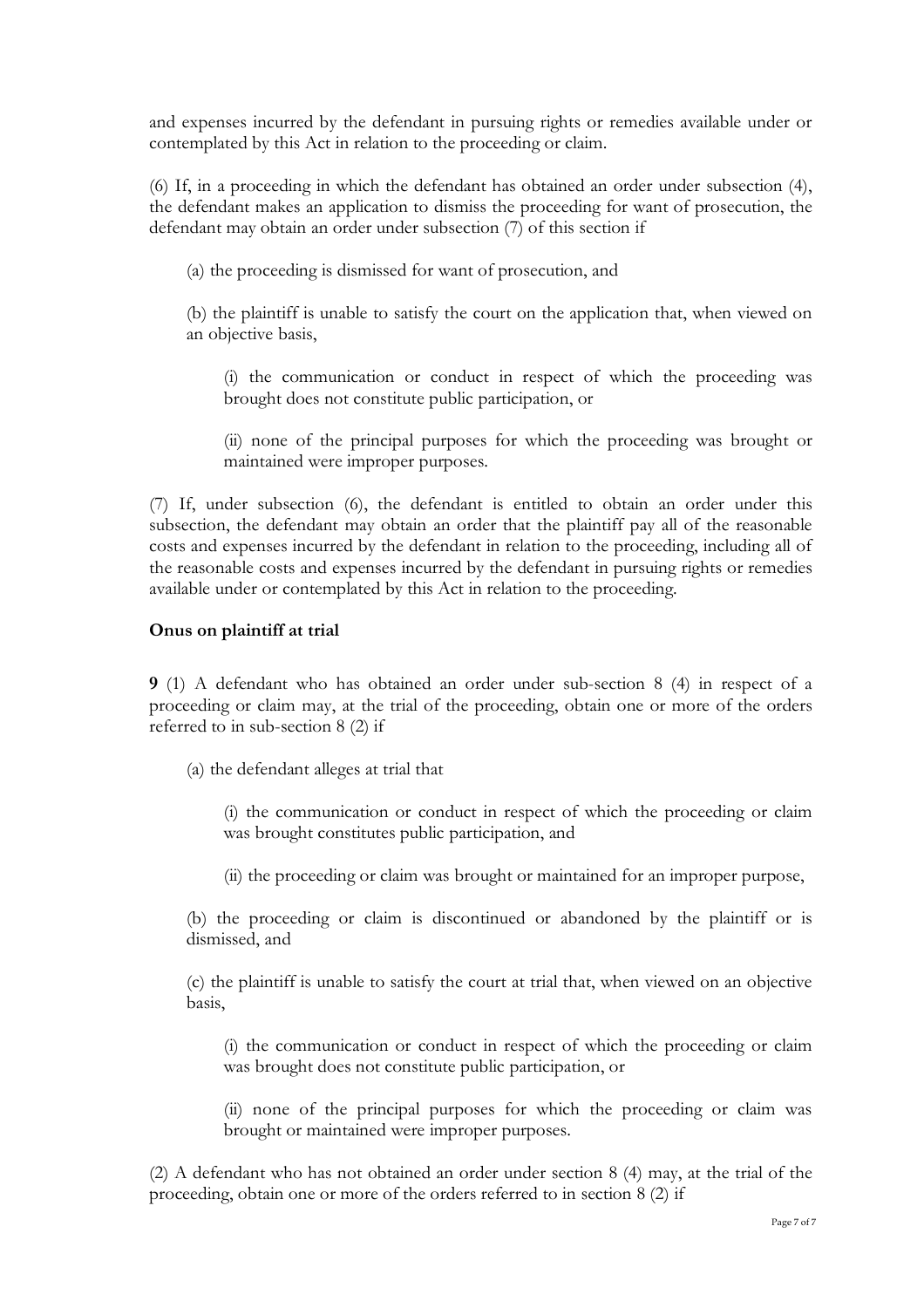(a) the defendant gives notice to the plaintiff, at least 60 days before the date scheduled for the trial of the proceeding (or such other time as the court may direct), that the defendant intends at trial to seek an order under this section in respect of a proceeding or claim,

(b) the defendant satisfies the court at trial that there is a realistic possibility that, when viewed on an objective basis,

(i) the communication or conduct in respect of which the proceeding or claim was brought constitutes public participation, and

(ii) a principal purpose for which the proceeding or claim was brought or maintained is an improper purpose,

(c) the proceeding or claim is discontinued or abandoned by the plaintiff or is dismissed, and

(d) the plaintiff is unable to satisfy the court at trial that, when viewed on an objective basis,

(i) the communication or conduct in respect of which the proceeding or claim was brought does not constitute public participation, or

(ii) none of the principal purposes for which the proceeding or claim was brought or maintained were improper purposes.

### **Court may hear any evidence and argument**

**10** (1) Without limiting any other rights the parties may have to present evidence and make arguments in an application brought under subsection 7 (1) or at a trial under section 9 (1) or (2), the parties may present evidence and make arguments as follows:

(a) as to whether the communication or conduct in relation to which the proceeding was brought constituted public participation;

(b) as to whether the proceeding was brought or is being maintained for an improper purpose.

(2) The parties may present the evidence or make the arguments referred to in subsection (1) (a) and (b) whether or not the evidence or arguments relate to the particulars of the claim or claims raised by the plaintiff.

#### **Disposition of security**

**11** (1) If a defendant succeeds under subsection 8 (7) in respect of a proceeding, the defendant may obtain an order that the reasonable costs and expenses to which the defendant is entitled under the order made under sunsection 8 (7) be paid to the defendant out of any security provided by the plaintiff under subsection 8 (4).